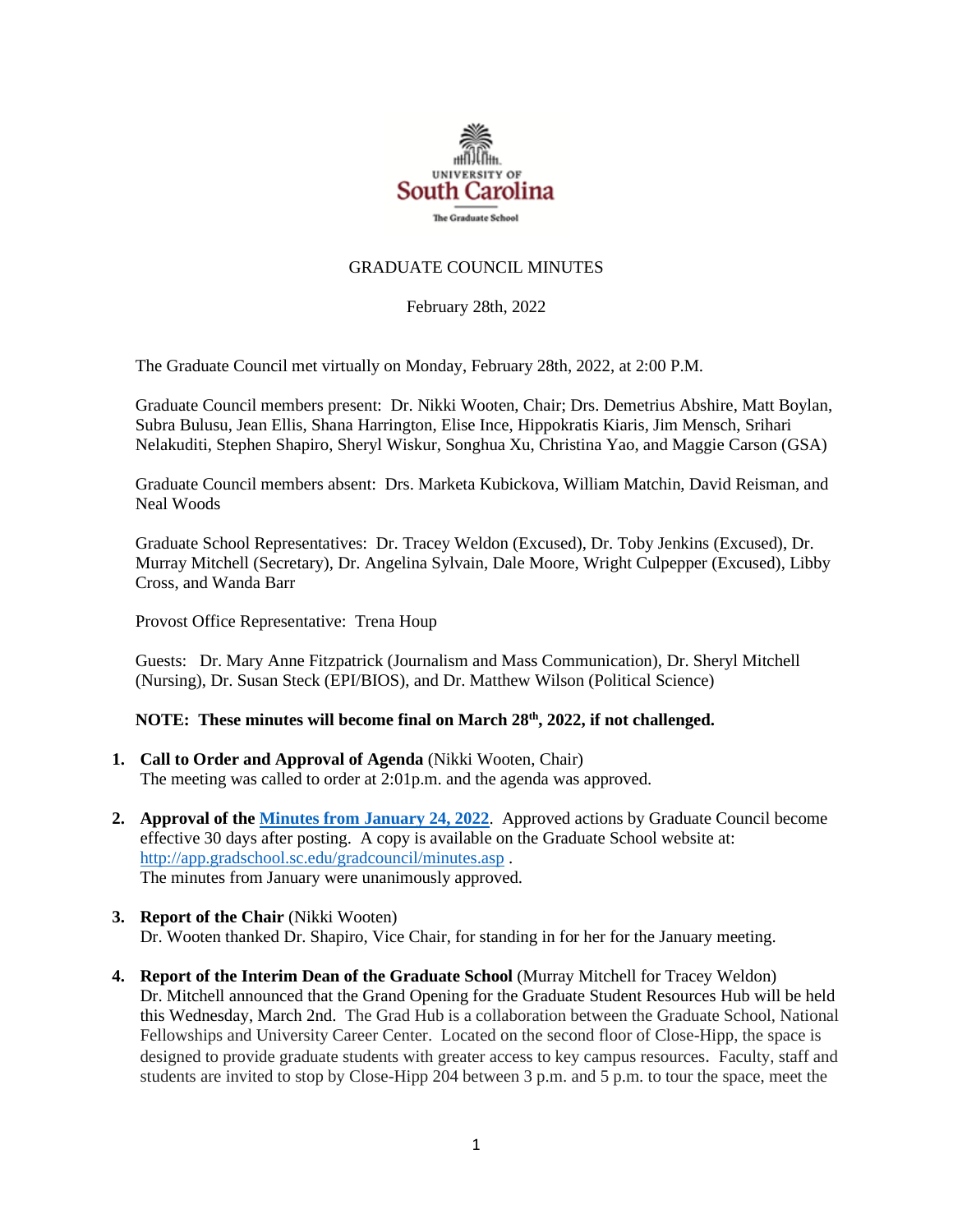staff and learn about the variety of resources available. Light refreshments will be provided.

# **5. Report of the Secretary of the Graduate Council** (Murray Mitchell)

Dr. Mitchell reported that it is not too soon to be thinking about nominations of your colleagues for positions on the Graduate Council for next academic year, and for committees that consider the business of Graduate Education at this university. Most helpful would be to nominate for the Graduate Council, colleagues who can be available on the fourth Mondays of the month from August through May from 2:00 pm to 3:30 pm, with the exceptions of December and May when meetings fall on the second Mondays, same time.

Representatives on the curriculum committees are also significant participants who do not need to be members of the Graduate Council to contribute to this important task. Nominees who will actually articipate would be most appreciated. On these committees, the work can be demanding. So, please only nominate those who are committed to actually participate. If you will email contact information to him, he's happy to provide additional details to any nominee.

He also wanted to share that he attended the Conference of Southern Graduate Schools meetings last week and will briefly share a couple of highlights. First, the topic of declining trends of high school graduation rates was addressed. While South Carolina is doing better than many of our surrounding states, this is not a secret and recruiters are very interested in our students. Lest the obvious be missed, this pathway of high school graduates feeds our undergraduate population, which in turn, describes our eligible population of possible graduate students.

Take-away messages are that there are new roles to be played by faculty in recruiting, retaining, and supporting students to timely graduation—roles that few faculty were ever trained to perform. In support of this role, Wright Culpepper can provide support for the use of PROSPECT and ADMIT to full advantage. For example, creating supplemental questions on applications to identify research interests to match faculty expertise and to receive notification when applications have been submitted. Kesha Clavon is another valuable point of contact, available for support with respect to diversity recruiting.

Another desirable set of data that can be helpful as we refine our recruiting, retention, and graduation rates is available through the Survey of Earned Doctorates where we can begin to get a better idea of:

- Time to degree
- Debt load/costs associated with degree completion
- Destination and salary following graduation
- Satisfaction with their graduate education at the UofSC
- Demographics of who we are serving and who is not represented
- Where are we getting our graduate students

As mentioned, we are not the only ones able to see this information about prospective graduate students. Recruiters from other states are also interested. But, these are not the only groups who see these data. Chambers of Commerce, leaders of industry and governmental agencies are also interested in the population who will represent the work force of the future—these may be helpful collaborators in the pursuit of top performing graduate students.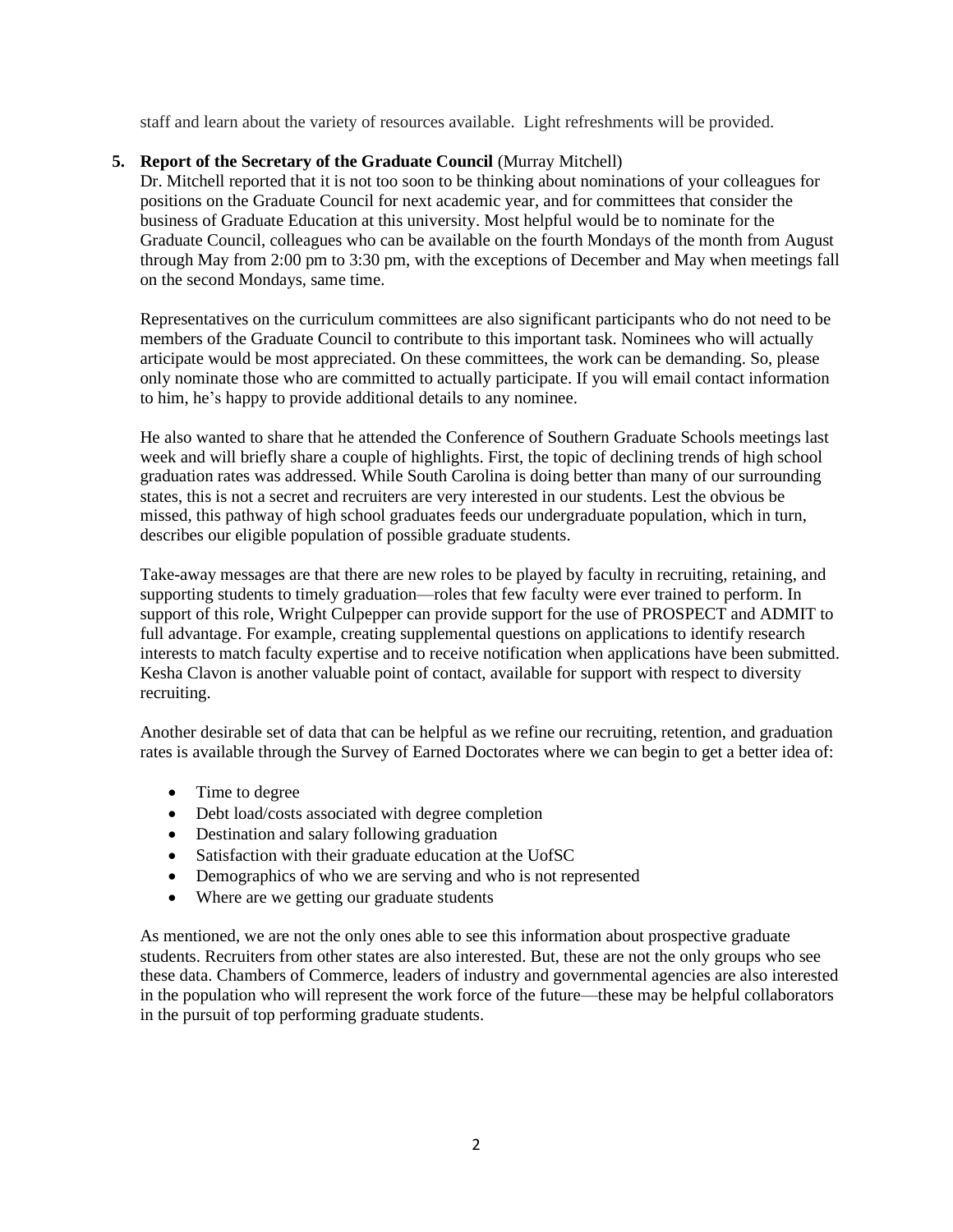- **6. Report of the Interim Associate Dean for Diversity, Equity, and Inclusion, and Associate Director, Grace Jordan McFadden Professors Program** (Murray Mitchell for Toby Jenkins) Dr. Jenkins advised that she is consistently sending out her notifications via email when there are things to be updated for DEI. You may write to her directly if you have any questions about opportunities or announcements that she is sharing.
- **7. Report on Professional Development** (Murray Mitchell for Wright Culpepper) Dr. Mitchell made the following announcements for Wright:
	- Graduate Student Resources Hub grand opening on Wednesday from 3 p.m. to 5 p.m. Please drop-in at your convenience to see the space and meet the graduate advisors from the University Career Center and the National Fellowships office.
	- Deadline to register to present at Discover UofSC is this Friday (3.4.22). Please encourage graduate students in your programs to present. Reviewers have until April 1<sup>st</sup> to register. We will need faculty and postdocs to serve as reviewers for poster and 3MT presentations. There will also be a significant number of reviewers needed for undergraduate presentations. Please consider registering as a reviewer for the April  $22<sup>nd</sup>$  event.
	- University Libraries will host several Tableau Data Visualization workshops next week. Registration is required and students can find registration links on the Graduate School website.

# 8. **Report of the Graduate Student Association** (Maggie Carson)

Maggie shared a few updates on GSA's March and April events. They have their elections for the Executive Board coming up for all graduate students on March  $15<sup>th</sup>$  and  $16<sup>th</sup>$ . An application will be opening shortly. If you have any graduate students in your areas that are interested in getting involved and working with the administration or sitting and talking to the Graduate Council, please encourage them to do so. The offices of President, Vice President, Graduate Council Representative, and Treasurer are available for election. The election information will be going out on the Listserv soon.

GSA will have their monthly Women's Luncheon (mentorship luncheon) coming up on Wednesday, March  $30<sup>th</sup>$  from 11 a.m. to 1 p.m. in the Russell House Ballroom B. If you have any questions or would like to be a mentor, please let her know.

GSA will have a table on Green Street or near the Russell House for Fresh Check Day, which is a mental health initiative that the University does. Please have your students come out and learn more about mental health and ways to help.

On March 31, they will have a Town Hall from 11 a.m. to 1 p.m. They will have representatives from the Graduate School. It will be in- person and virtual if students are interested.

On April 12<sup>th</sup>, the GSA has a luncheon scheduled with Ms. Patricia Moore-Pastides at the President's House, 11:30 a.m. to 1 p.m. She will talk about one of her books. A limited number of students can attend. There are currently 20 slots still available. Lunch will be provided, and it should be a nice time. Please see link for RSVP:

[https://forms.office.com/pages/responsepage.aspx?id=GUsqSzXRDkKLsrHNI4mYzAVzpiBa1sxMt0](https://forms.office.com/pages/responsepage.aspx?id=GUsqSzXRDkKLsrHNI4mYzAVzpiBa1sxMt0-gcHR2RWVUNVBIV0RMVUtCNzZWRUkxSDZDQVVNQU1RSSQlQCN0PWcu) [gcHR2RWVUNVBIV0RMVUtCNzZWRUkxSDZDQVVNQU1RSSQlQCN0PWcu](https://forms.office.com/pages/responsepage.aspx?id=GUsqSzXRDkKLsrHNI4mYzAVzpiBa1sxMt0-gcHR2RWVUNVBIV0RMVUtCNzZWRUkxSDZDQVVNQU1RSSQlQCN0PWcu)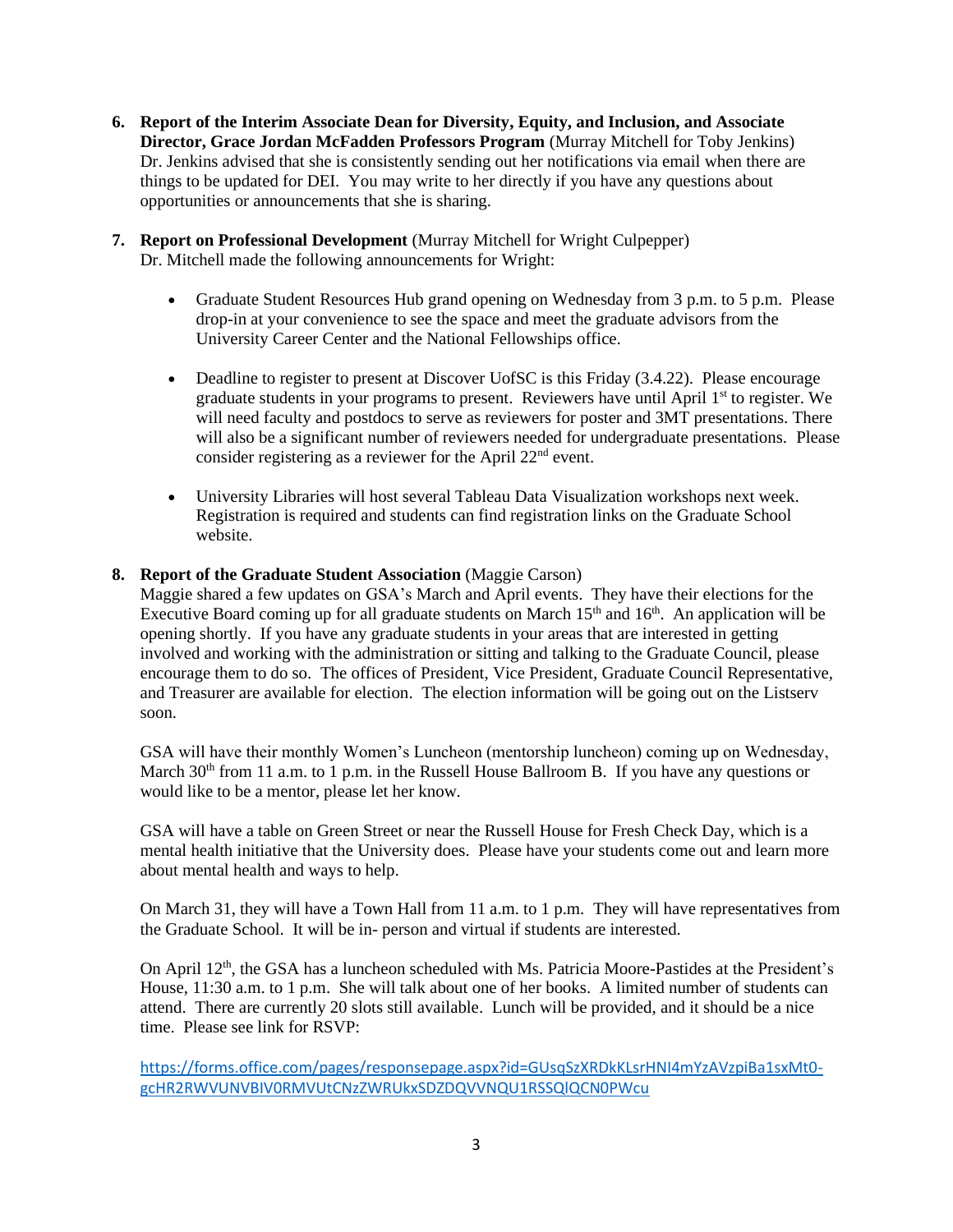GSA Awards are going on. Monday, February  $28<sup>th</sup>$  is the deadline to be nominated. They have nine categories such as leadership, DEI, Overall Masters and Doctoral students, etc. This would be a great thing to add to their CV. They have about 100 nominations. Awards will be announced on April  $15<sup>th</sup>$ at the Russell House, and they will have leadership representation there.

There is much concern about the war between Russia and Ukraine. The graduate students are feeling extra stress with everything that is going on and are worried about their fellow students from Russia and Ukraine. It would be reassuring to have a message or a statement of support from the Graduate School to offer mental health resources to affected students who desire assistance.

## **9. Report of the Academic Policy and Practices Committee** (Stephen Shapiro) No report.

**10. Report of the 500/600 Level Courses** (Murray Mitchell)

This report is presented to Council for informational purposes only; no action is necessary.

# **500/600 Courses for February 2022 Grad Council**

(CCP = Course Change Proposal; NCP=New Course Proposal)

**EDML 598** (3) Internship A in the Middle School (CCP: Fall 2023) **EDML 599** (3) Internship B in the Middle School (CCP: Fall 2023) **HRTM 595** (3) Hospitality and Tourism Management Field Study (NCP: Summer 2022) **ITAL 500** (3) Machiavelli and Renaissance Florence (NCP: Summer 2022) **ITAL 502** (3) Cercasi Umore: Understanding Italy (NCP: Summer 2022). **ITAL 504** (3) The Italian Novella (NCP: Summer 2022)

# **11. Associate Graduate Faculty Nominations** (Murray Mitchell)

| Name:    | <b>Carmen Maye</b> (PhD)                     |
|----------|----------------------------------------------|
| Program: | School of Journalism and Mass Communications |
| Term:    | Fall 2021 - Fall 2027                        |
| Name:    | <b>Rebecca Morton (PhD)</b>                  |
| Program: | College of Education (ITE)                   |
| Term:    | Fall $2021 -$ Summer $2027$                  |
| Name:    | <b>Colette Townsend-Chambers (DNP)</b>       |
| Program: | College of Nursing                           |
| Term:    | Spring $2022 -$ Spring 2028                  |
| Name:    | <b>Kate Bernheisel</b> (DNP)                 |
| Program: | College of Nursing                           |
| Term:    | Spring $2022 -$ Spring 2028                  |
| Name:    | <b>Kayla Everhart</b> (PhD)                  |
| Program: | College of Nursing                           |
| Term:    | Spring $2022 -$ Spring 2028                  |
| Name:    | Laurie Gregor (DNP)                          |
| Program: | College of Nursing                           |
|          |                                              |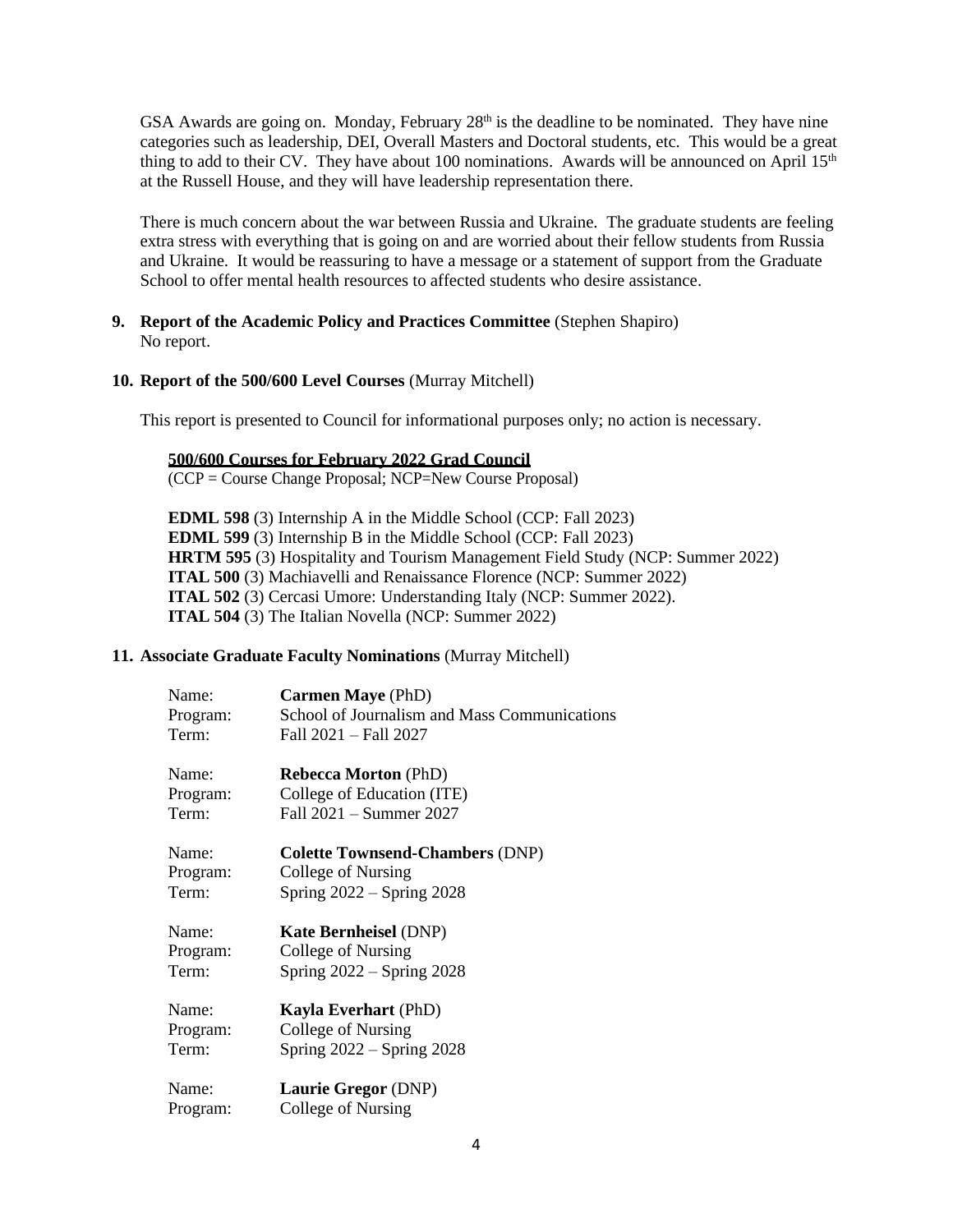| Term:    | Spring $2022 -$ Spring $2028$ |
|----------|-------------------------------|
| Name:    | <b>Nakita Barnes (DNP)</b>    |
| Program: | College of Nursing            |
| Term:    | Spring 2022 - Spring 2028     |
| Name:    | <b>Rachel Bush (DNP)</b>      |
| Program: | College of Nursing            |
| Term:    | Spring $2022 -$ Spring $2028$ |
| Name:    | <b>Sevilla Bronson</b> (PhD)  |
| Program: | College of Nursing            |
| Term:    | Spring $2022 -$ Spring 2028   |

## *These nominations were unanimously approved by Graduate Council.*

## **12. Fellowships and Scholarships Committee** (Jean Ellis)

Dr. Ellis announced that on February 11<sup>th</sup> the Fellowship and Scholarships Committee reviewed 24 applications for Round 1 of the Presidential Fellows (PF). As of Monday, at 1:30 p.m. 8 offers were made: (1 accepted; 0 rejected, 7 pending)

Trustee Fellowship applications for incoming students were due last Friday (2/25).

Round 2 of Presidential Fellows are due to Wright Culpepper on March 4<sup>th</sup>, and they will meet on March 18<sup>th</sup> to discuss (a little delayed because of spring break).

They are announcing that they have modified the current student awards starting this year for April 2022. She thought the student awards should better represent the overall work of the students. This change did not come at a cost to the Graduate School.

They have added an outstanding service and research award. The research award is for doctoral students only. The service award is for any graduate student. They still have an outstanding TA / instructor of record award and the Dean's Leadership Award. Please note that these awards are not the Trustee awards (e.g., the Rhude Patterson). They are not allowed to change the scope of Trustee awards.

### **13. Report of Science, Math, and Related Professional Programs Committee** (Hippokratis Kiaris)

Below is a list of proposals reviewed by the Committee. Each curricular action can be viewed at this Public Agenda review site:

#### <https://sc.edu/programproposal/agenda/?id=113&code=GCO>

At this Public Agenda link, the individual proposals are not live-linked, but agenda items are listed in alphabetical order. To view the full proposals, GC members and Committee Chairs still need to go to the Committee Review site, and filter for "Committees", then for the "Committee" called "Added to Grad Council agenda."

- **BIOS 746** (1) Introduction to Complex Survey Data Analysis, Public Health, CCP: Fall 2023
- **HPEB 772** (3) Current Trends in Developing World Health, Public Health, CCP: Fall 2023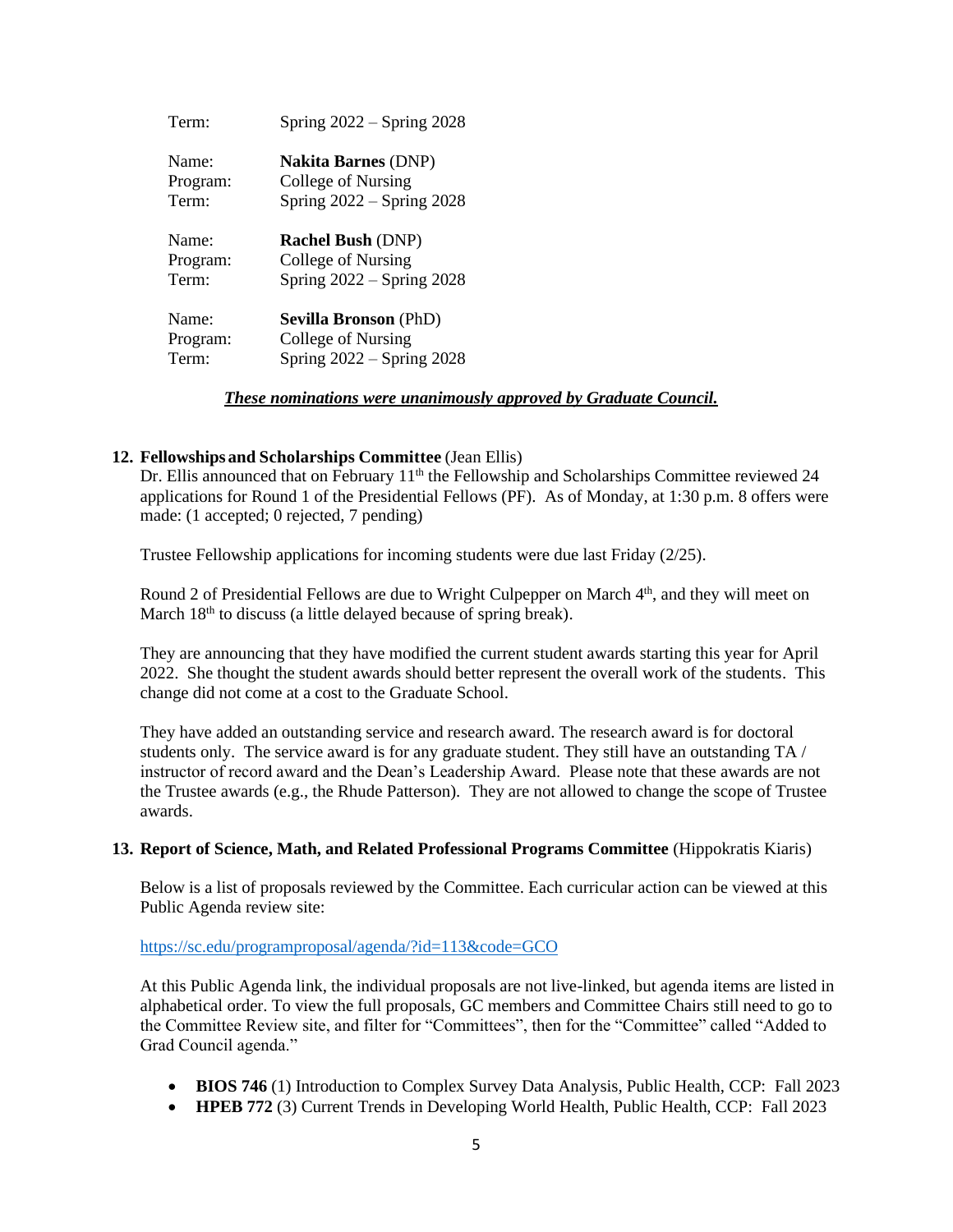# *These proposals were unanimously approved by Graduate Council*

# **14. Report of the Humanities, Social Sciences, Education, and Related Professional Programs Committee** (Jim Mensch)

Below is a list of proposals reviewed by the Committee. Each curricular action can be viewed at this Public Agenda review site:

# <https://sc.edu/programproposal/agenda/?id=113&code=GCO>

At this Public Agenda link, the individual proposals are not live-linked, but agenda items are listed in alphabetical order. To view the full proposals, GC members and Committee Chairs still need to go to the Committee Review site, and filter for "Committees", then for the "Committee" called "Added to Grad Council agenda."

- **CRJU 704**, Organization and Management in Criminal Justice, Arts and Sciences, Delete an Existing Course: Fall 2023
- **CRJU 711** (3) Police Practices and Problems, Arts and Sciences, Change to Existing Course: Fall 2023
- **CRJU 712**, Police Administration and Management, Arts and Sciences, Delete an Existing Course: Fall 2023
- **CRJU 721** (3) Criminal Courts, Arts and Sciences, NCP: Summer 2022
- **CRJU 732**, Correctional Policy, Arts and Sciences, Delete an Existing Course: Fall 2023
- **CRJU 751** (3) Juvenile Justice, Arts and Sciences, Change to Existing Course: Fall 2023
- **CRJU 752**, Prevention and Treatment of Delinquency, Arts and Sciences, Delete an Existing Course: Fall 2023
- **CRJU 772** (3) Race, Crime, and Justice, Arts and Sciences, NCP: Summer 2022
- **CRJU 781** (3) Violence and Victims, Arts and Sciences, NCP: Summer 2022
- **CRJU 801** (3) Professional Development in Criminology and Criminal Justice, Arts and Sciences, NCP: Summer 2022
- **EDLP 735** (3) Introduction to Economics of Education, Education, NCP: Summer 2022

# *These proposals were unanimously approved by Graduate Council.*

# **15. Report of the Grievances, Appeals and Petitions Committee** (Shana Harrington) No report.

# **16. Other Committee Reports**

None.

## **17. Old Business** None.

# **18. New Business**

None.

# **19. Good of the Order**